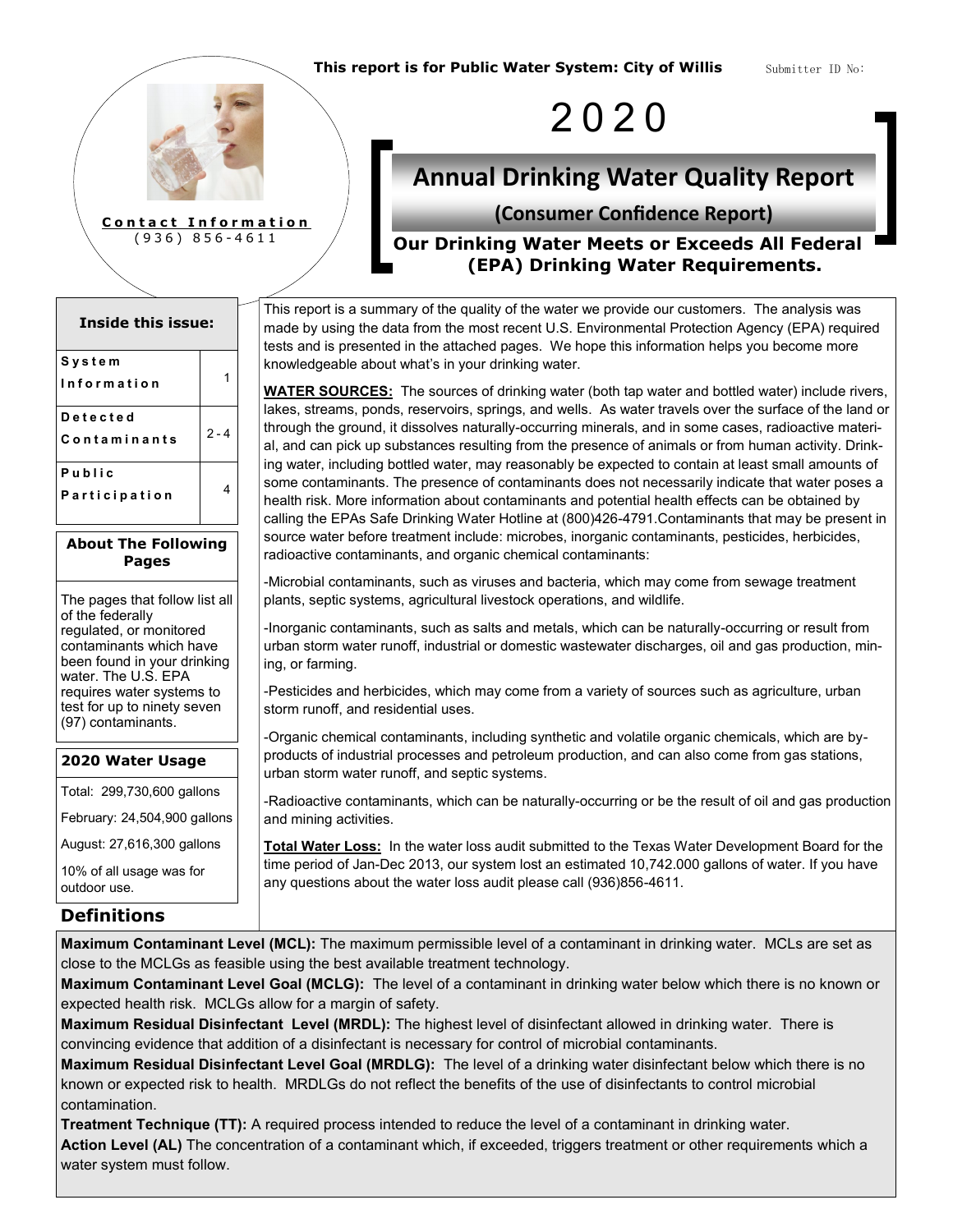#### **Annual Drinking Water Quality Report** Page 2 of 4

#### **Inorganic Contaminants**

| Year of<br>Range | Contaminant | Highest<br>Level        | Minimum<br>Level        | Maximum<br>Level        | MCL | MCLG       | Unit of<br><b>Measure</b> | <b>Source of Contaminant</b>                                                                                                     |
|------------------|-------------|-------------------------|-------------------------|-------------------------|-----|------------|---------------------------|----------------------------------------------------------------------------------------------------------------------------------|
| 2020             | Barium      | 0.0973                  | 0.0441                  | 0.0532                  | 2   |            | ppm                       | Discharge of drilling wastes; discharge from metal<br>refineries; erosion of natural deposits.                                   |
| 2020             | Fluoride    | 1.89                    | 1.74                    | 2.04                    | 4.0 | 4          | ppm                       | Erosion of natural deposits; water additive which<br>promotes strong teeth; discharge from fertilizer and<br>aluminum factories. |
| 2020             | Nitrate     | 0.05                    | 0.05                    | 0.05                    | 10  | 10         | ppm                       | Runoff from fertilizer use; leaching from septic<br>tanks, sewage; erosion of natural deposits.                                  |
| 2020             | Selenium    | 0.0084                  | 0.0056                  | 0.0112                  | 50  | 50         | ppb                       | Discharge from petroleum and metal refineries: ero-<br>sion of natural deposits; discharges from mines.                          |
| Year of<br>Range | Contaminant | <b>Highest</b><br>Level | <b>Minimum</b><br>Level | <b>Maximum</b><br>Level |     | <b>MCL</b> | <b>MCLG</b>               | Unit of<br><b>Source of Contaminant</b><br>Measure                                                                               |

#### **Maximum Residual Disinfectant Level**

| Year of<br>Range | Disinfectant                           | Average<br>Level | Minimum<br>Level | Maximum MRDL MRDLG<br>Level |     |       | Unit of<br>Measure | <b>Source of Contaminant</b>           |
|------------------|----------------------------------------|------------------|------------------|-----------------------------|-----|-------|--------------------|----------------------------------------|
| 2020             | Gaseous<br>Chlorination,<br><b>PRE</b> | 1.34             | 0.43             | 2.80                        | 4.0 | < 4.0 | ppm                | Disinfectant used to control microbes. |

<sup>2020</sup> Xylenes <0.5 <0.5 <0.5 <sup>10000</sup> <sup>10000</sup> ppb Discharge from petroleum factories;

#### **Disinfection Byproducts**

| Year of<br>Range | Contaminant                | <b>Highest Level</b> | <b>Minimum Lev-</b><br>el | <b>Maximum</b><br>Level | <b>MCL</b> | <b>Unit of Meas-</b><br>ure | Source of<br>Contaminant                     |
|------------------|----------------------------|----------------------|---------------------------|-------------------------|------------|-----------------------------|----------------------------------------------|
| 2020             | Total<br>Trihalomethanes   | 47.1                 | 47.1                      | 47.1                    | 80         | ppb                         | Byproduct of drinking<br>water disinfection. |
| 2020             | Haloacetic Acids<br>(HAA5) |                      | $2.3 - 2.3$               |                         | 60         | ppb                         | Byproduct of drinking<br>water disinfection. |

**Unregulated Initial Distribution System Evaluation for Disinfection Byproducts:** WAIVED OR NOT YET SAMPLED **Unregulated Contaminants:** NOT REPORTED OR NONE DETECTED

#### **Lead and Copper**

| Year of<br>Range | Contaminant | The 90th<br>Percentile | <b>Number of Sites</b><br><b>Exceeding Action</b><br>Level | <b>Action</b><br>Level | Unit of<br><b>Measure</b> | <b>Source of Contaminant</b>                                                                                  |
|------------------|-------------|------------------------|------------------------------------------------------------|------------------------|---------------------------|---------------------------------------------------------------------------------------------------------------|
| 2018             | Lead        | 4.61                   |                                                            | 15                     | ppb                       | Corrosion of household plumbing systems;<br>erosion of natural deposits.                                      |
| 2018             | Copper      | 0.0605                 |                                                            | 1.3                    | ppm                       | Corrosion of household plumbing systems;<br>erosion of natural deposits; leaching from<br>wood preservatives. |

#### **Recommended Additional Health Information for Lead:**

All water systems are required by EPA to report the language below starting with the 2012 CCR to be delivered to you by July of 2013. We are providing this information now as a courtesy.

*"If present, elevated levels of lead can cause serious health problems, especially for pregnant women and young children. Lead in drinking water is primarily from materials and components associated with service lines and home plumbing. This water supply is responsible for providing high quality drinking water, but cannot control the variety of materials used in plumbing components. When your water has been sitting for several hours, you can minimize the potential for lead exposure by flushing your tap for 30 seconds to 2 minutes before using water for drinking or cooking. If you are concerned about lead in your water, you may wish to have your water tested. Information on lead in drinking water, testing methods, and steps you can take to minimize exposure is available from the Safe Drinking Water Hotline or at: http://www.epa.gov/safewater/lead."*

discharge from chemical factories

#### **Contact Information:** (936) 856-4611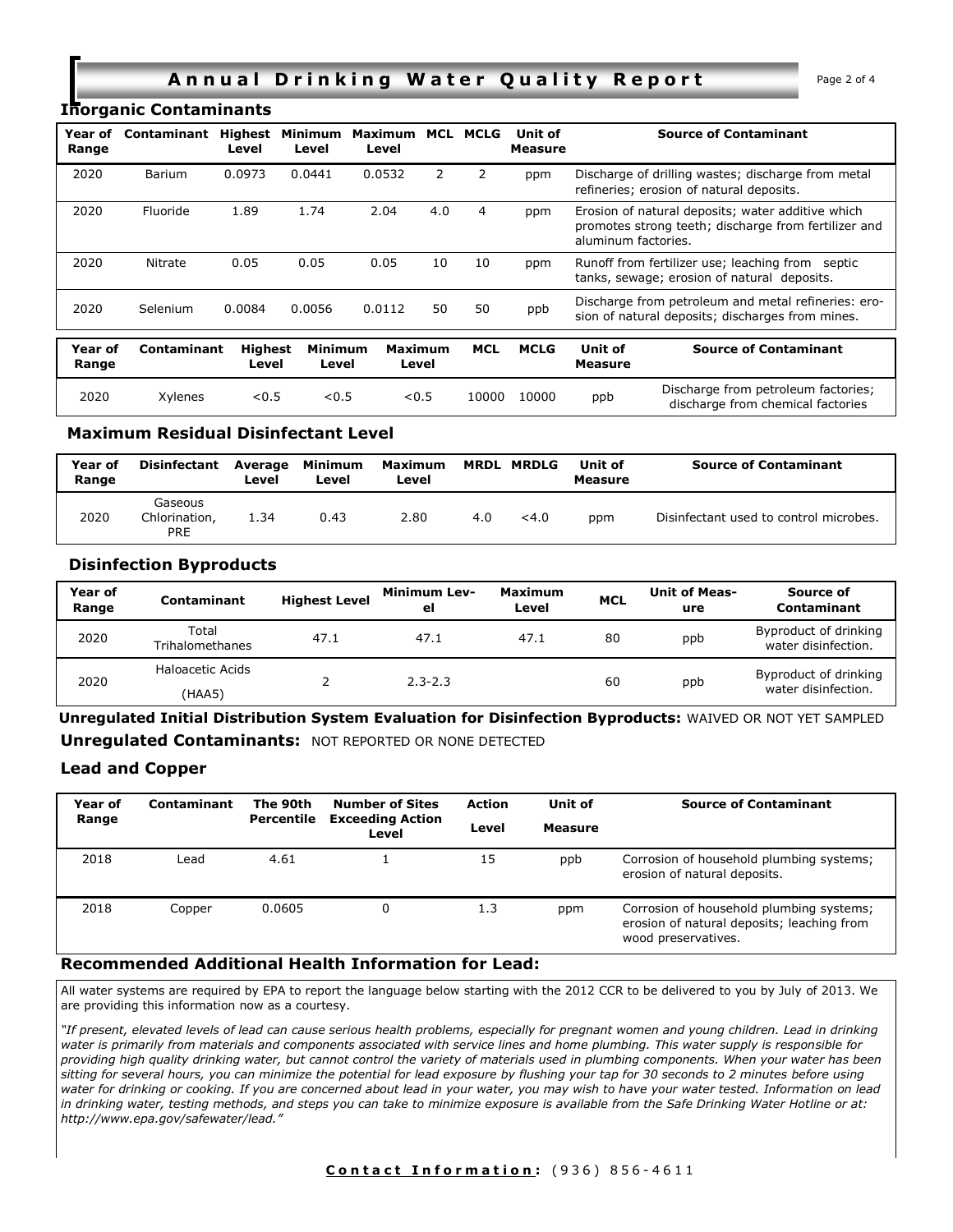

#### **Turbidity:** NOT REQUIRED

**Total Coliform:** REPORTED MONTHLY TESTS FOUND ONE TEST WITH COLIFORM BACTERIA.

**Fecal Coliform:** REPORTED MONTHLY TEST FOUND NO FECAL COLIFORM BACTERIA.

#### **Secondary and Other Constituents Not Regulated:** (No associated adverse health effects)

| Year or<br>Range | <b>Constituent</b>                            | Average<br>Level | Minimum<br>Level | Maximum<br>Level | Secondary<br>Limit | Unit of<br>Measure | <b>Source of Constituent</b>                                                                                  |
|------------------|-----------------------------------------------|------------------|------------------|------------------|--------------------|--------------------|---------------------------------------------------------------------------------------------------------------|
| 2020             | Arsenic                                       | 0.00375          | 0.0026           | 0.0049           | N/A                | ppb                | Erosion of natural deposits, runoff from<br>orchards; Runoff from glass & electronics                         |
| 2020             | Bicarbonate                                   | 369              | 361              | 376              | N/A                | ppm                | Corrosion of carbonate rocks such as<br>limestone.                                                            |
| 2020             | Calcium                                       | 4.53             | 4.19             | 4.86             | N/A                | ppm                | Abundant naturally occurring element.                                                                         |
| 2020             | Chloride                                      | 133              | 192              | 274              | 250                | ppm                | Abundant naturally occurring element; used<br>in water purification; byproduct of oil field<br>activity.      |
| 2020             | Copper                                        | 0.0010           | 0.0047           | 0.0073           | $\mathbf{1}$       | ppm                | Corrosion of household plumbing systems;<br>erosion of natural deposits; leaching from<br>wood preservatives. |
| 2020             | Iron                                          | 0.338            | 0.158            | 0.180            | 0.3                | ppm                | Erosion of natural deposits; iron or steel<br>water delivery equipment or facilities.                         |
| 2020             | Magnesium                                     | < 1.000          | < 1.000          | < 1.000          | N/A                | ppm                | Abundant naturally occurring element.                                                                         |
| 2020             | Manganese                                     | 0.0143           | 0.0130           | 0.0155           | 0.05               | ppm                | Abundant naturally occurring element.                                                                         |
| 2020             | Nickel                                        | < 0.0010         | < 0.0010         | < 0.0010         | N/A                | ppm                | Erosion of natural deposits.                                                                                  |
| 2020             | рH                                            | 8.4              | 8.4              | 8.4              | $6.5 - 8.5$        | units              | Measure of corrosivity of water.                                                                              |
| 2020             | Sodium                                        | 312.5            | 290              | 335              | N/A                | ppm                | Erosion of natural deposits; byproduct of oil<br>field activity.                                              |
| 2020             | Sulfate                                       | 55.5             | 44               | 67               | 250                | ppm                | Naturally occurring; common industrial<br>byproduct; byproduct of oil field activity.                         |
| 2020             | <b>Total Alkalinity</b><br>As CaCO3           | 302              | 296              | 308              | N/A                | ppm                | Naturally occurring soluble mineral salts.                                                                    |
| 2020             | <b>Total Dissolved</b><br>Solids              | 852              | 806              | 897              | 500                | ppm                | Total dissolved mineral constituents in<br>water.                                                             |
| 2020             | <b>Total Hardness as</b><br>CaCO <sub>3</sub> | 11.3             | 10.5             | 12.1             | N/A                | ppm                | Naturally occurring calcium.                                                                                  |
| 2020             | Zinc                                          | 0.0228           | < 0.0050         | 0.0405           | 5                  | ppm                | Moderately abundant naturally occurring<br>element; used in the metal industry.                               |

#### **Abbreviations**

**NTU—**Nephelometric Turbidity Units

**MFL—**million fibers per liter ( a measure of asbestos) **pCi/L—**picocuries per liter (a measure of radioactivity) **ppm—**parts per million, or milligrams per liter (mg/L) **ppb—**parts per billion, or micrograms per liter (ug/L) **ppt—** parts per trillion, or nanograms per liter **ppq-** parts per quadrillion, or pictograms per liter

#### **Secondary Constituents**

Many constituents (such as calcium, sodium, or iron) which are often found in drinking water, can cause taste, color and odor problems. The taste and odor constituents are called secondary constituents and are regulated by the State of Texas, not the EPA. These constituents are not causes for health concern. Therefore, secondary's are not required to be reported in this document but they may greatly affect the appearance and taste of your water.